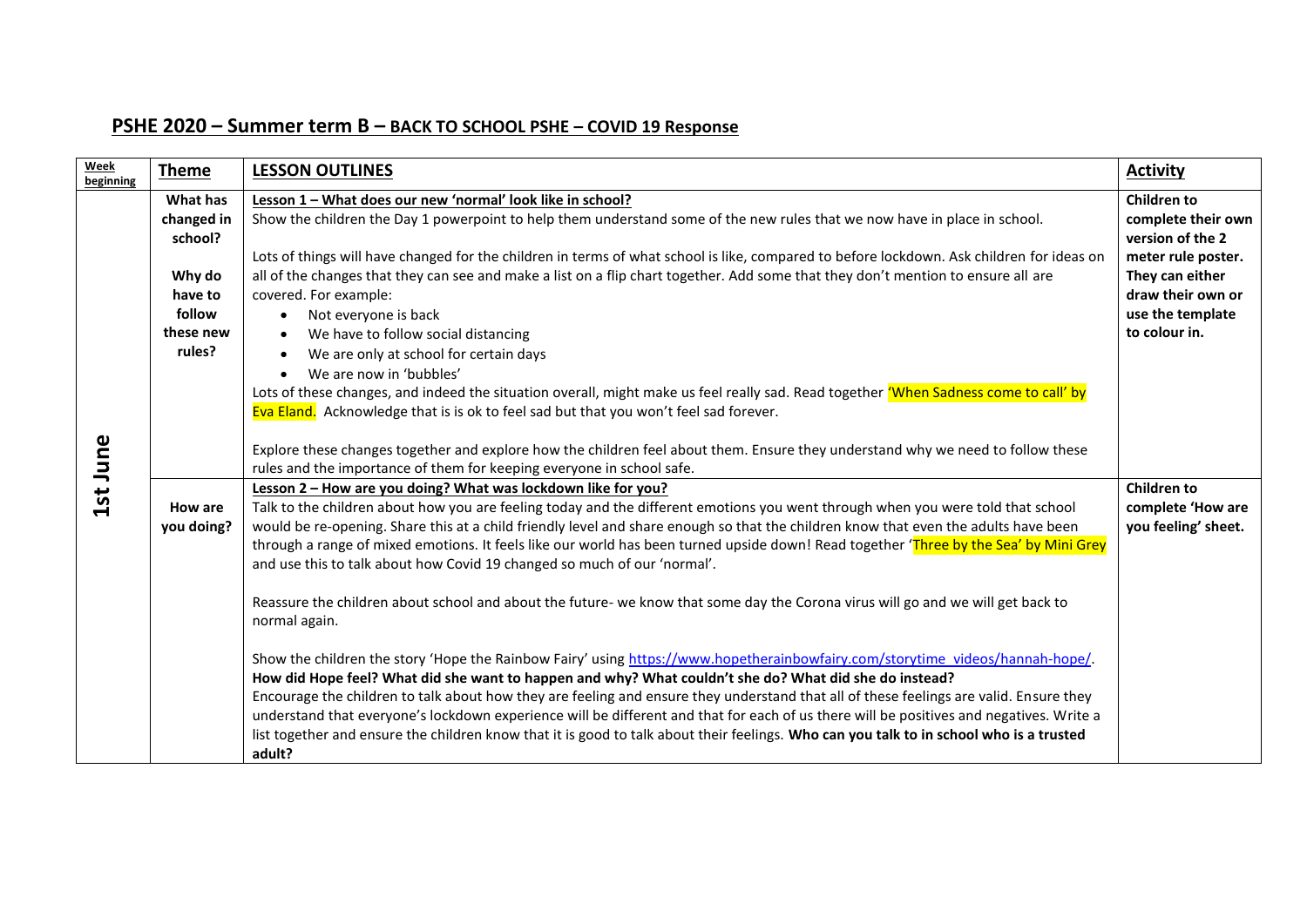| 8 <sup>th</sup> June  | <b>Reflecting</b><br>on lock<br>down | Lesson 3 - What did you do during lockdown? What was life like for you when you couldn't come to school?<br>Share some of your own experiences about being in lockdown. Share this at a child friendly level and share enough so that the children<br>know that even the adults have had a range of both positive and negative experiences. Make a list of some things you really missed/<br>miss during lockdown and use a range of funny things as well as serious.<br>Ask the children to work in pairs (as a 2m distance) to talk about what life was like for them during lockdown. What did a typical day<br>look like for them? Did they do school work? Did the people they live with have to work or was everyone at home? What was<br>different to life before and what was the same? | <b>Children to</b><br>complete 'How I<br>spent<br>lockdown'<br>sheets |
|-----------------------|--------------------------------------|-------------------------------------------------------------------------------------------------------------------------------------------------------------------------------------------------------------------------------------------------------------------------------------------------------------------------------------------------------------------------------------------------------------------------------------------------------------------------------------------------------------------------------------------------------------------------------------------------------------------------------------------------------------------------------------------------------------------------------------------------------------------------------------------------|-----------------------------------------------------------------------|
|                       | Rememberi                            | Write down a typical day for you, during lockdown, and explore what you liked about lockdown and what you didn't like.<br>Lesson 4 - What did you do during lockdown? What was life like for you when you couldn't come to school?                                                                                                                                                                                                                                                                                                                                                                                                                                                                                                                                                              | <b>Children to</b>                                                    |
|                       | ng the<br>positives                  | Share some of your own experiences about being in lockdown. Share this at a child friendly level and share enough so that the children<br>know that even the adults have had a range of both positive and negative experiences. Make a list of some things you really missed/<br>miss during lockdown and use a range of funny things as well as serious.                                                                                                                                                                                                                                                                                                                                                                                                                                       | complete<br>'Memories'<br>sheets                                      |
|                       |                                      | Focusing on the positive, make a list of all of the things that were positive about your own experience. For example, I spent lots of time<br>with my family. I baked much more than I used to. We did lots of art activities that we never normally have time for.<br>Encourage the children to talk about their own experiences during lockdown, both positive and negative, and then spend some time<br>focusing on the positives. What do you want to keep about what you did during lockdown?                                                                                                                                                                                                                                                                                              |                                                                       |
| 15 <sup>th</sup> June | <b>Worries</b>                       | Lesson 5 - What am I worried about?<br>What does it mean to worry? What does your body feel like when you are worried? Talk to the children about these questions and<br>discuss together the effects of worry on both our mental health and our physical health. Write a list together or label these on a human<br>body. For example, we look like this when we worry. We might not sleep as well etc. Explore the theme of worry through:<br>https://www.bbc.co.uk/teach/class-clips-video/pshe-eyfs-ks1-feeling-worried/zb6ngwx                                                                                                                                                                                                                                                             | <b>Children to</b><br>complete<br>'Worry Jar'<br>sheets               |
|                       |                                      | What have been your worries during lockdown? What are your worries now? What can we do about these worries? Talk<br>with the children about worries and help them to realise that everyone worries- even the adults! Talk through a number of<br>these worries and come up with coping mechanisms to help get through these. Talk about things you were perhaps<br>worried about in the past but that aren't a worry any more.                                                                                                                                                                                                                                                                                                                                                                  |                                                                       |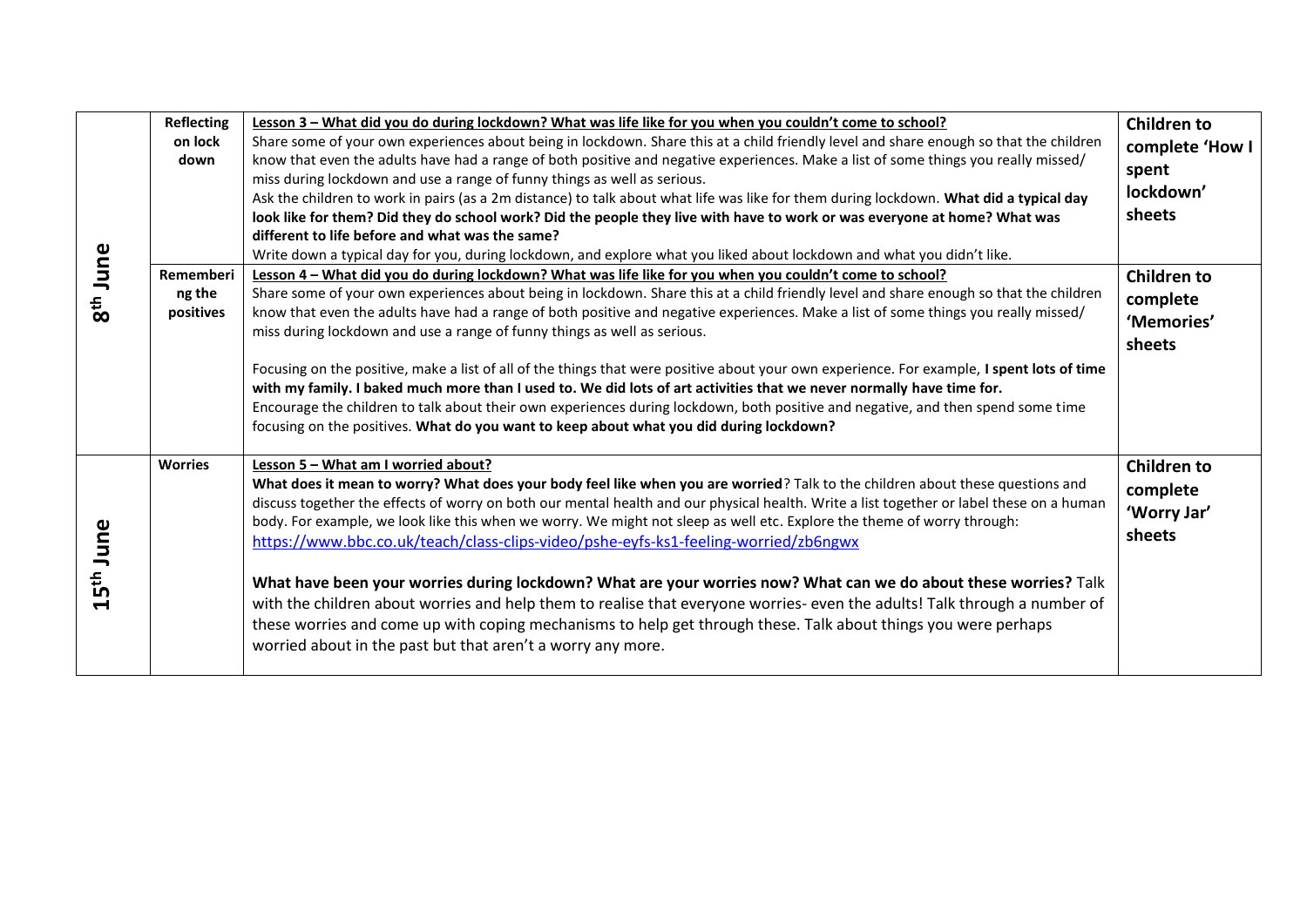|                       | Gratitude          | Lesson 6 - What am I thankful for?<br>What does it mean to be thankful? What does your body feel like when you are thankful? Talk to the children about<br>these questions and discuss together the effects of being thankful on both our mental health and our physical health. Write<br>a list together or label these on a human body. For example, we look like this when we are really grateful. We might not<br>sleep as well and compare this to what we talked about yesterday about when we are worried.<br>What have been your thankful for during lockdown? What are you thankful for now? What can we do about these things<br>and are there any ways we can pass on our thanks? Talk with the children about what they are truly thankful for and<br>encourage to make and keep a list to keep. Why is it important that we remember what we are thankful for, especially<br>when things are hard?<br>Ensure that the children know that we are thankful for them!!!                                                                                                                                                                                                                                                             | <b>Children to</b><br>complete<br>'Gratitude jar'<br>sheets |
|-----------------------|--------------------|-----------------------------------------------------------------------------------------------------------------------------------------------------------------------------------------------------------------------------------------------------------------------------------------------------------------------------------------------------------------------------------------------------------------------------------------------------------------------------------------------------------------------------------------------------------------------------------------------------------------------------------------------------------------------------------------------------------------------------------------------------------------------------------------------------------------------------------------------------------------------------------------------------------------------------------------------------------------------------------------------------------------------------------------------------------------------------------------------------------------------------------------------------------------------------------------------------------------------------------------------|-------------------------------------------------------------|
|                       |                    | Extension - use the template to write a thank-you letter to a keyworker                                                                                                                                                                                                                                                                                                                                                                                                                                                                                                                                                                                                                                                                                                                                                                                                                                                                                                                                                                                                                                                                                                                                                                       |                                                             |
| 22 <sup>nd</sup> June | <b>Bucket list</b> | Lesson 7 - What do I miss about the past and am looking forward to doing again in the future? What makes me happy?<br>What does it mean to be happy? How could you tell that someone in your class was happy? What would they look like? How would<br>they act? Have you ever made someone happy? What did you do? How did that feel for you and for them? When we are going<br>through a tough time, it is hard to think that we will ever be happy again but that time does come. Explore the idea of what it means<br>to be happy using:<br>https://www.bbc.co.uk/teach/class-clips-video/pshe-eyfs-ks1-feeling-happy/znnhvk7<br>Then discuss what things made you happy during lockdown and write a list together, asking the children to focus on things<br>that made them happy. Amazingly, we all have things to look forward to and things that make us happy still to come once<br>we are fully out of lockdown. Explore the idea together of having a bucket list and write one together. What will if feel like,<br>for example, to be able to sing in a choir again? To go to a bog football match again? To see all of my family and friend<br>again? Read together 'Everybody's welcome' by Patricia Hegarty to reinforce this. | <b>Children to</b><br>complete<br>'Bucket list'<br>sheets   |